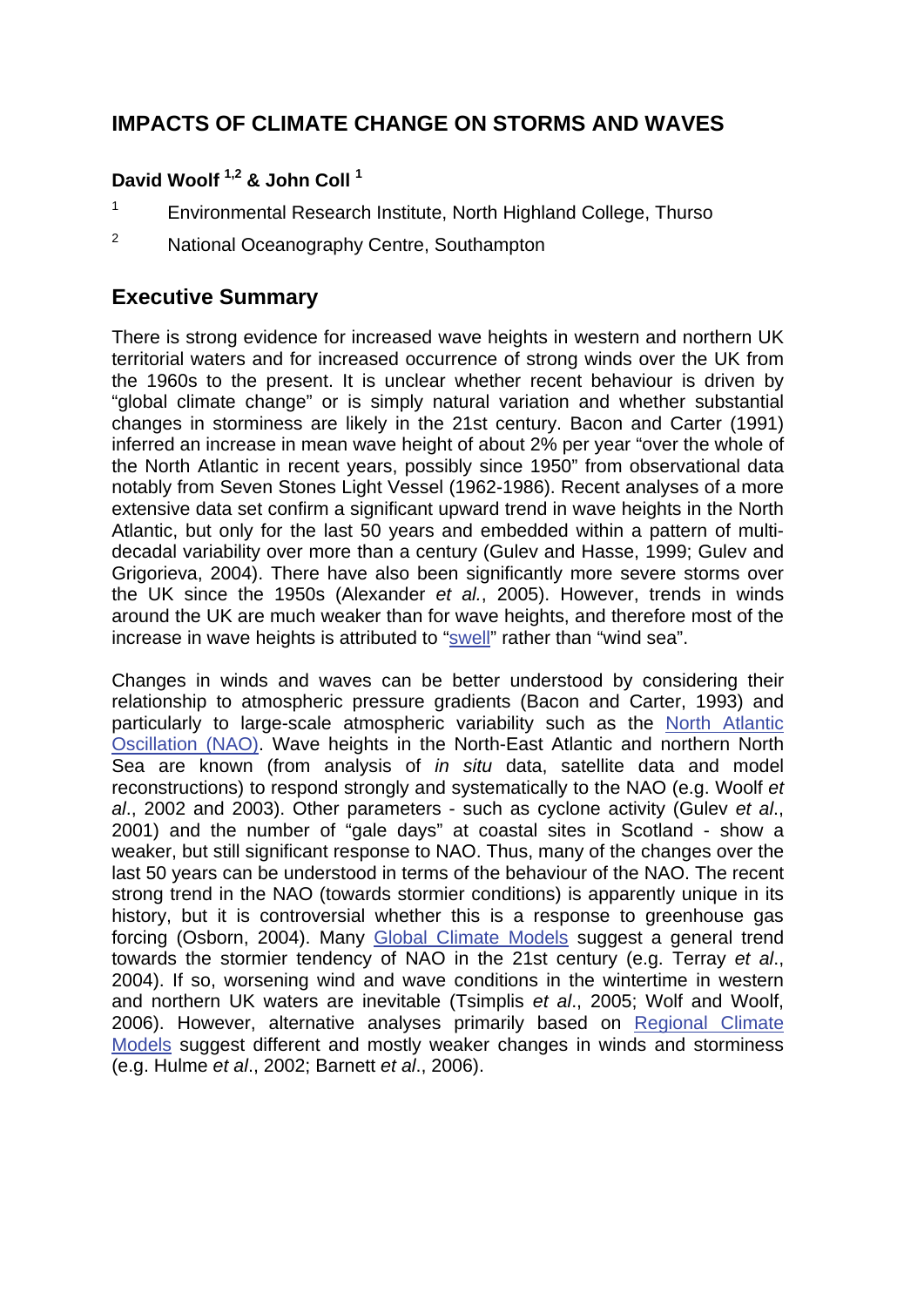# **Level of Confidence**

**High** (changes have occurred over the last 50 years).

There is a lot of data, and the agreement between data sources is high (noting that some parameters are more sensitive than others to change)

**Low** (changes will occur in the future).

There is a moderate amount of model output, but the agreement is low

# **Key sources of Information**

See supporting evidence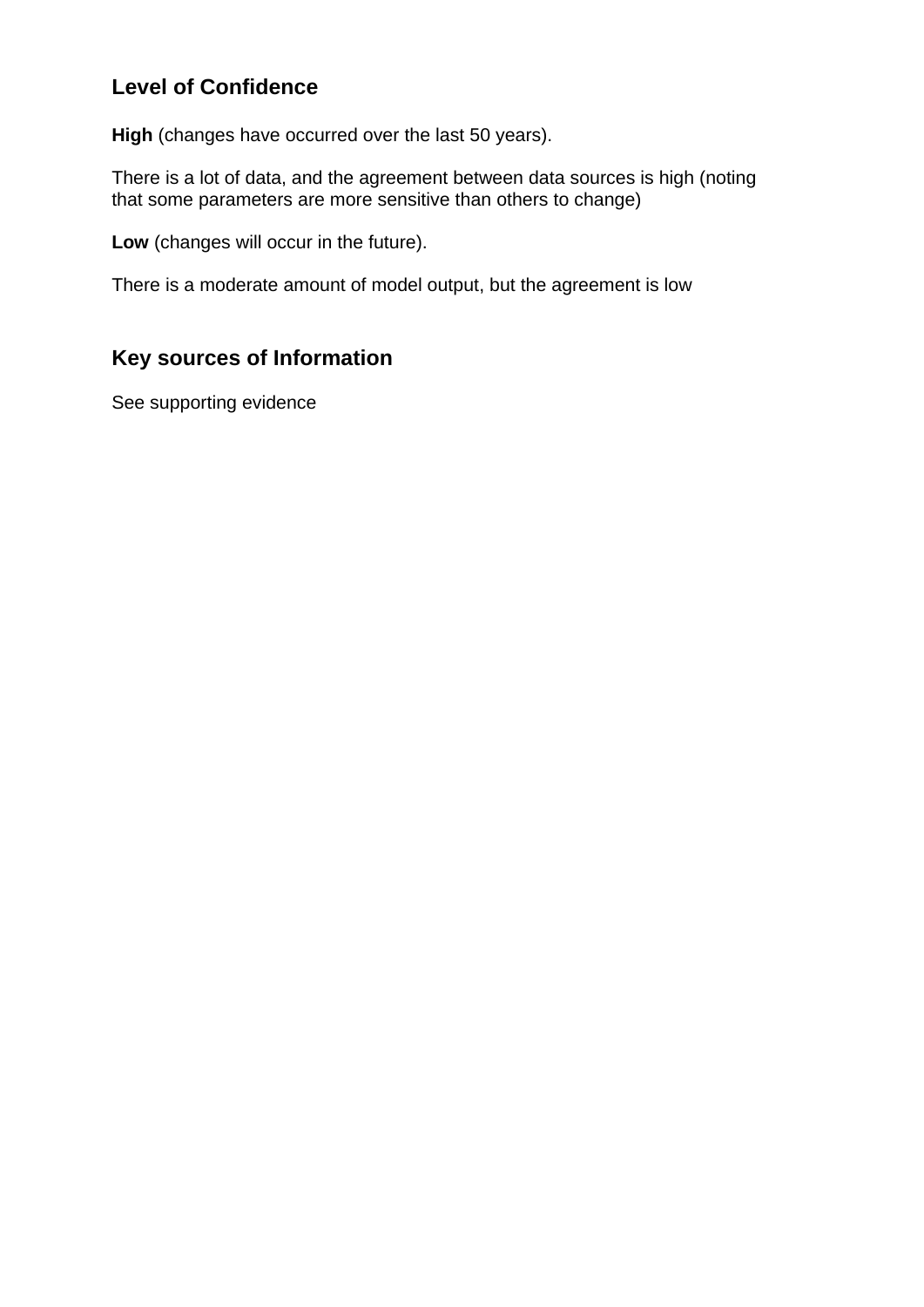## **Supporting Evidence**

#### **DATA SOURCES**

In the context of marine climate, storminess can be measured in terms of statistics of wind speeds and wave heights at, near and offshore of the coast. Adequate information on offshore marine winds and waves exist for the last twenty years, primarily through data from satellite-borne instruments (especially radar altimeters and scatterometers). Data are also available over a similar history from a few offshore sites (notably associated with the North Sea oil industry), near shore sites and wind and other meteorological measurements from coastal UK Met Office stations. Gale day frequency at coastal sites is a useful proxy for more stormy conditions and some long (~ 100 year) time series are available. UK Met Office (and also MetEireann in Ireland) have also established meteorological data buoys (that include wave height and period as standard observations) at a number of sites, mainly to the west of the UK in the last decade. Recently, near shore wave data provision has improved rapidly through national (WAVENET) and local (e.g. Channel Coastal Observatory) initiatives. For previous decades, up to sixty years from present, observational data are available through the Ocean Weather Station network (though this was partly dismantled in the 1970s and 1980s) and a few other sources. These scattered data are supplemented by comprehensive output from "reanalysis projects" of Numerical Weather Service products covering a similar time period. For the first half of the century, only voluntary observing ships provide a substantial source of data (Gulev and Grigorieva, 2004).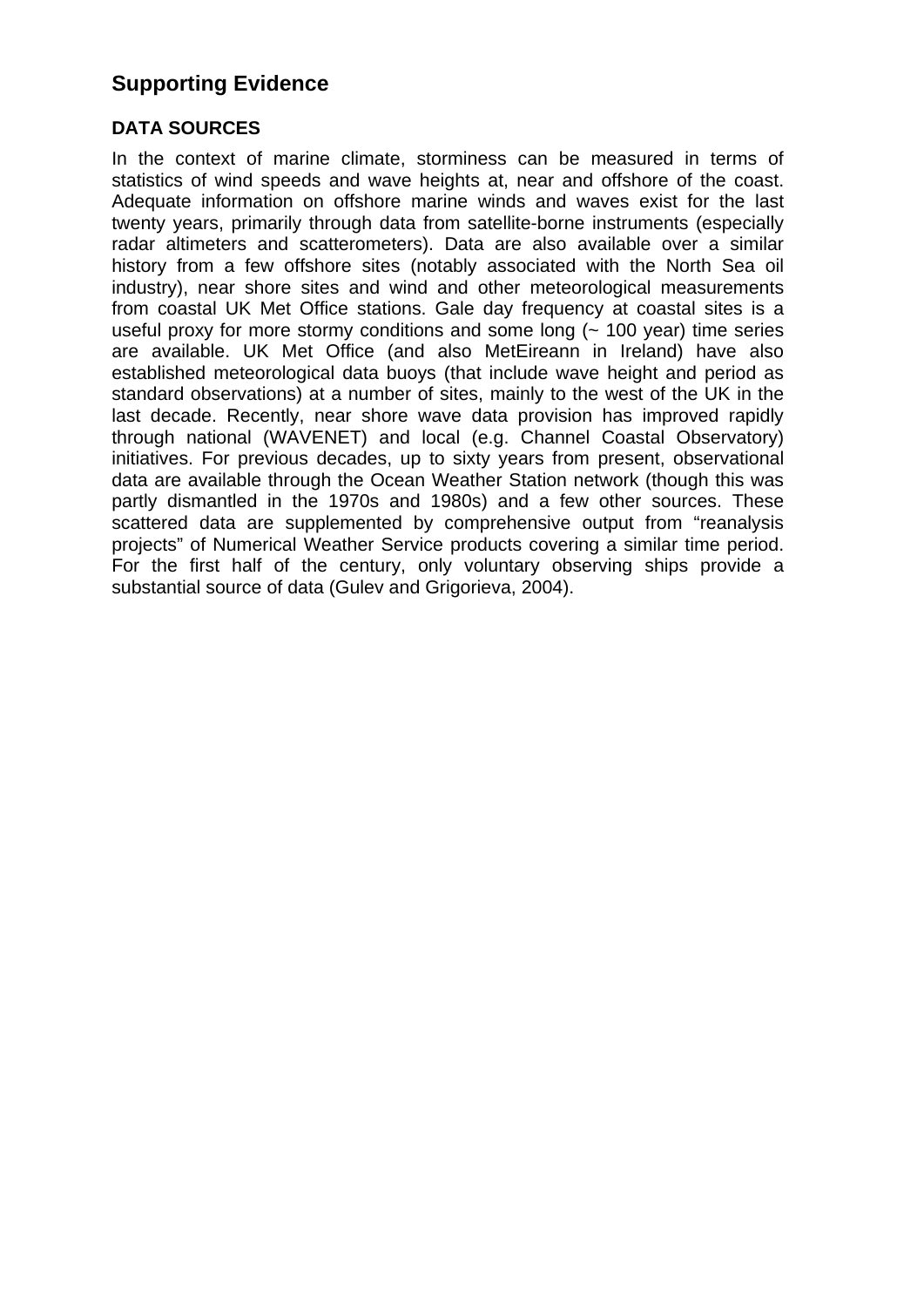#### **OBSERVATIONS**

Bacon and Carter (1991) inferred an increase in mean wave height of about 2% per year "over the whole of the North Atlantic in recent years, possibly since 1950" from observational data notably from Seven Stones Light Vessel (1962- 1986).



Recent analyses of a more extensive data set confirm a significant upward trend in wave heights in the North Atlantic, but only for the last 50 years and embedded within a pattern of multi-decadal variability over more than a century (Gulev and Hasse, 1999; Gulev and Grigorieva, 2004). Gale day frequency shows a complex history with no clear trend but much decadal variability through the twentieth century. There also have been significantly more severe storms over the UK since the 1950s (Alexander *et al.,* 2005).



From Alexander *et al*. (2005). The annual average number of severe storms at stations used in the analysis. The inset shows the linear trends (red positive; blue negative) in the number of severe storms over the period of record and filled circles indicate where trends are significant.

Trends in winds around the UK are much weaker than for wave heights, and therefore most of the increase in wave heights is attributed to "swell" rather than "wind sea".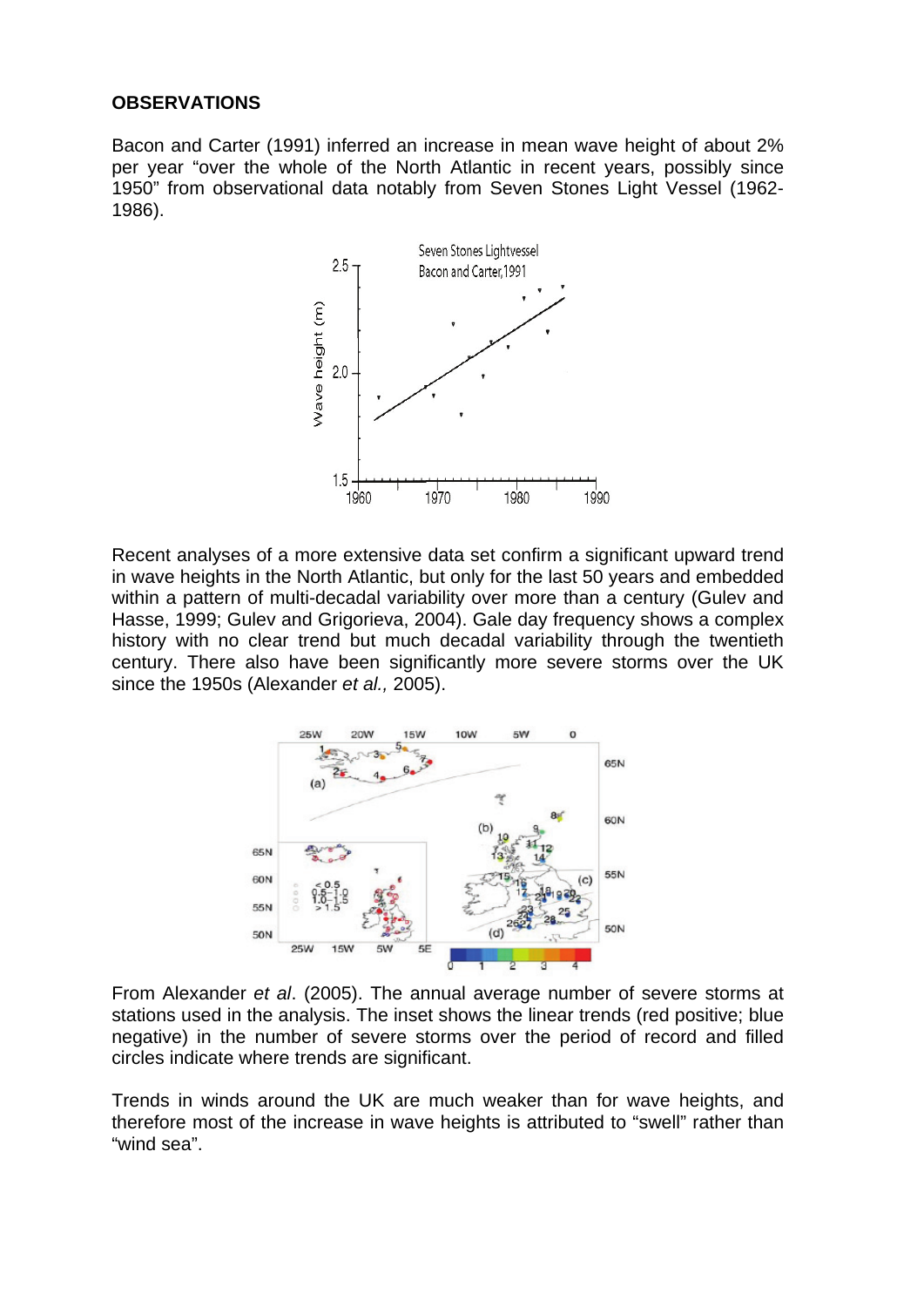Changes in winds and waves can be better understood by considering their relationship to atmospheric pressure gradients (Bacon and Carter, 1993) and particularly to large-scale atmospheric variability such as the North Atlantic Oscillation (NAO). Wave heights in the North East Atlantic and northern North Sea are known (from analysis of *in situ* data, satellite data and model reconstructions) to respond strongly and systematically to the NAO (e.g. Woolf *et al.*, 2002 and 2003). Other parameters - such as cyclone activity (Gulev *et al*., 2001) and the number of "gale days" at coastal sites in Scotland - show a weaker, but still significant response to NAO. Gale day frequency over the last few decades at west Scotland sites is significantly correlated to NAO, with greater frequency in NAO + winters associated with an increased frequency of easterly tracking depressions across the region.



Gale day frequencies versus monthly NAO Index (1960-2000). More positive values for the NAO are significantly associated with a greater frequency of gale days. Datasets are from (a) Stornoway, Isle of Lewis, Outer Hebrides (January); (b) Stornoway, February; (c) Tiree, Coll, Inner Hebrides, January; (d) Tiree, February.

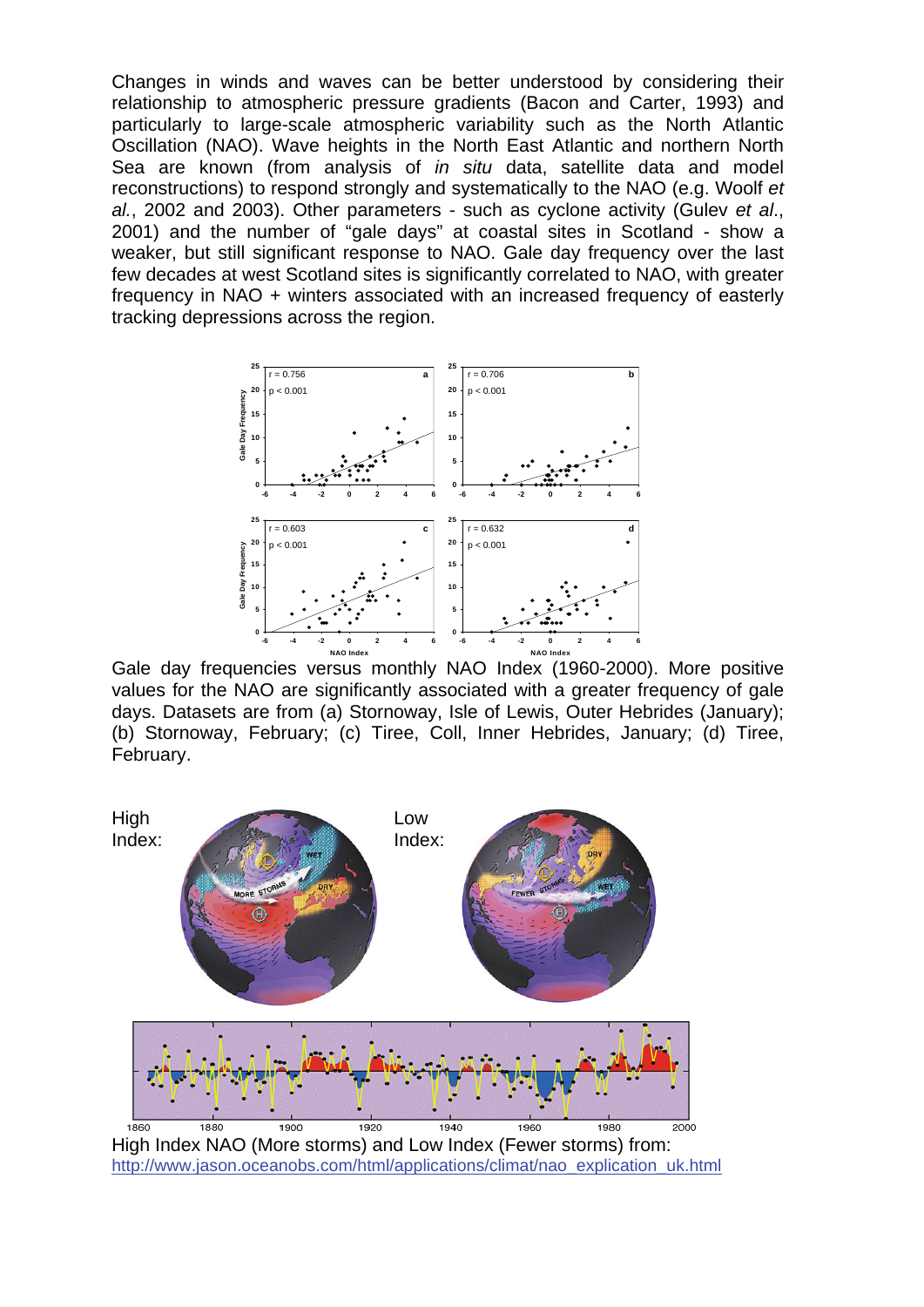Thus, many of the changes over the last 50 years can be understood in terms of the behaviour of the NAO. The recent strong trend in the NAO (towards stormier conditions) is apparently unique in its history, but it is controversial whether this is a response to greenhouse gas forcing (Osborn, 2004).

#### **PREDICTIONS**

Many Global Climate Models suggest a general trend towards the stormier tendency of NAO in the 21st century (e.g. Terray *et al.*, 2004; Kuzmina *et al.*, 2005). If so, worsening wind and wave conditions in the wintertime in western and northern UK waters are inevitable (Wang et al., 2004; Tsimplis et al., 2005; Wolf and Woolf, 2006). However, alternative analyses primarily based on Regional Climate Models (RCMs) suggest different and mostly weaker changes in winds and storminess (e.g. Hulme *et al*., 2002; Hanson *et al*., 2004; Lozano *et al.*, 2004; Barnett *et al*., 2006; Leckebusch *et al.*, 2006).

Factors related to the wind such as storminess and roughness of the sea are recognised to be very difficult to predict within climate change scenarios, with present confidence in GCM and RCM modelled windfield changes remaining low (Hulme *et al*., 2002). Downscaling *via* general structural changes in the atmosphere (such as shifts in NAO) may be more suitable for "storminess" than analysing winds in RCMs. Given that preference, the shift to stormy conditions suggested by Terray *et al*. (2004) and others should carry more weight than the contrary results from RCMs, but it is debatable.

**Please acknowledge this document as: Woolf, D. and Coll, J. (2006). Impacts of Climate Change on Storms and Waves in Marine Climate Change Impacts Annual Report Card 2006 (Eds. Buckley, P.J, Dye, S.R. and Baxter, J.M), Online Summary Reports, MCCIP, Lowestoft, [www.mccip.org.uk](http://www.mccip.org.uk/)**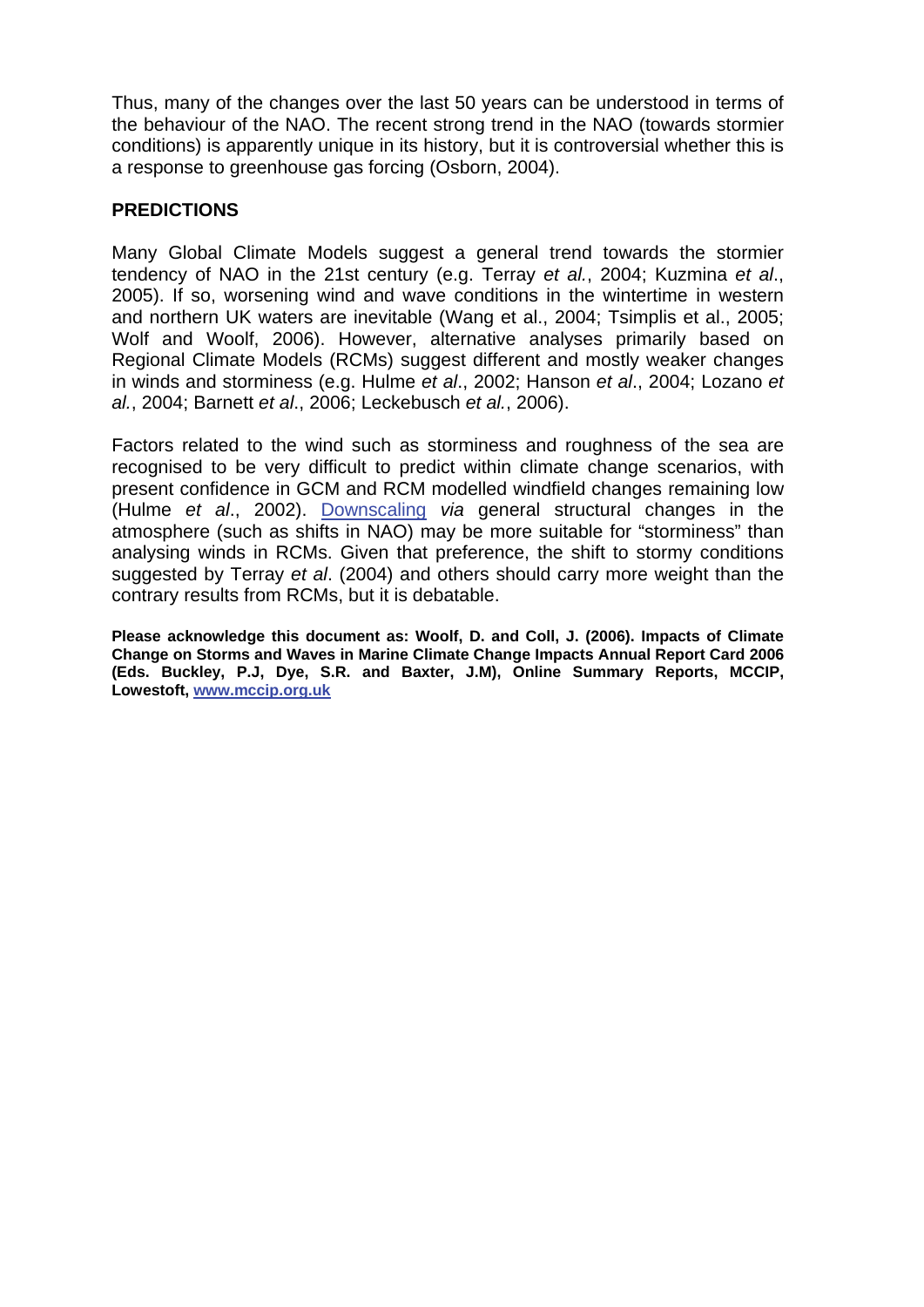### **References**

- Alexander, L.V., Tett, S.F.B. and Jonsson, T. 2005. Recent observed changes in severe storms over the United Kingdom and Iceland. *Geophysical Research Letters*, 32, L13704, doi:10.1029/2005GL022371.
- Bacon, S. and Carter, D.J.T. , 1991. Wave climate changes in the North Atlantic and North Sea. *International Journal of Climatology*, 11, 545-558.
- Bacon, S. and D.J.T. Carter. 1993. A connection between mean wave height and atmospheric pressure gradient in the North Atlantic. *International Journal of Climatology*, 13, 423-436.
- Barnett, C., J. Hossell, M. and Perry, C. Procter and G. Hughes. 2006. *Patterns of climate change across Scotland: Technical Report*. SNIFFER Project CC03, Scotland & Northern Island Forum for Environmental Research, 102pp.
- Hulme, M., G.J. Jenkins, X. Lu, J.R. Turnpenny, T.D. Mitchell, R.G. Jones, J. Lowe, J.M. Murphy, D. Hassell, P. Boorman, R. McDonald and S. Hill. 2002. *Climate Change Scenarios for the United Kingdom: The UKCIP02 Scientific Report*. Tyndall Centre, UEA, Norwich, April 2002.
- Gulev, S.K. and V. Grigorieva. 2004. Last century changes in ocean wind wave height from global visual wave data. *Geophysical Research Letters*, 31, L24302, doi:10.1029/2004GL021040.
- Gulev, S.K. and L. Hasse. 1999. Changes of wind waves in the North Atlantic over the last 30 years. International Journal of Climatology. 19, 1091-1117. doi:10.1002/(SICI)1097-0088(199908)19:10<1091::AID-JOC403>3.0.CO;2-U
- Gulev, S.K., O. Zolina and S. Grigoriev. 2001. Extratropical cyclone variability in the Northern Hemisphere winter from the NCEP/NCAR reanalysis data. *Climate Dynamics*, 17, 795-809.
- Hanson, C. E., Holt, T., and Palutikof, J.P. 2004. An Integrated Assessment of the Potential for Change in Storm Activity over Europe: Implications for Insurance and Forestry in the UK. Norwich, Tyndall Centre for Climate Change Research, Final Technical Report IT1.4, 101pp.
- Kuzmina, S. I., Bengtsson, L., Johannessen, O.M., Drange, H., Bobylev, L.P., and Miles, M.W. 2005.The North Atlantic Oscillation and greenhouse gas forcing. *Geophysical Research Letters,* 32, L04073.
- Leckebusch, G. C., Koffi, B., Ulbrich, U., Pinto, J.G., Spangehl, T., Zacharias, S. 2006. Analysis of frequency and intensity of European winter storm events from a multi-model perspective, at synoptic and regional scales. *Climate Research*, 31, 59-74.
- Lozano, I., Devoy, R.J.N., May, W., Andersen, U. 2004. Storminess and vulnerability along the Atlantic coastlines of Europe: analysis of storm records and of a greenhouse gases induced climate scenario. *Marine Geology* 210, 205-225.